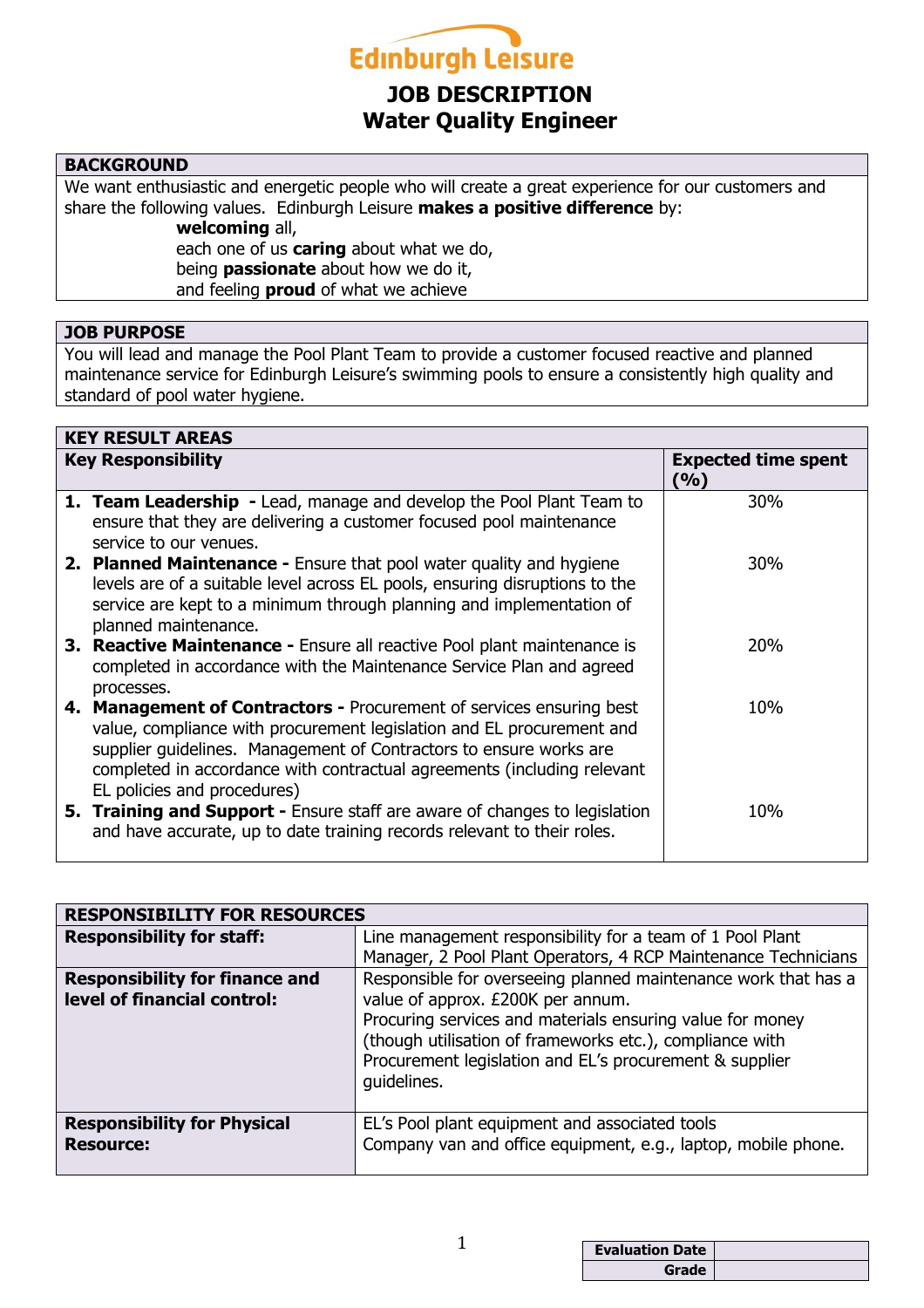# **Edinburgh Leisure**

| <b>Responsibility for Data and</b><br><b>Information:</b> | Ensure that the team capture data accurately and timely in<br>$\bullet$<br>accordance with the standards defined in the Data<br>Architecture. |
|-----------------------------------------------------------|-----------------------------------------------------------------------------------------------------------------------------------------------|
|                                                           | Ensure maintenance contracts, service records, completion<br>certificates and invoices are collated and stored accordingly.                   |

## **GUIDELINES AND EXPECTATIONS**

#### **Authorities & Limitations**

- You will work autonomously providing leadership to the Pool Plant Team to deliver a customer focused pool maintenance service in accordance with the Maintenance Service Plan, Service Level Agreement and regulatory requirements.
- You will plan and manage resources accordingly to ensure the Pool Plant Team meet the required service level agreement performance. This will include management of the on-call pool plant service.
- You will also encourage and support team members in their continuous professional development and ensure all staff have the appropriate training to successfully complete their responsibilities.
- You will be adaptable and be able to prioritise work and resources in responding to emergency requests. You will also be required to use your professional/technical judgement in making decisions on a daily basis.
- For planned pool maintenance activities, you will procure and manage contractors ensuring best value, compliance and that works are completed in accordance with contractual agreements. You will also be responsible for procuring all parts required for pool maintenance activities. You will also be required to input into Edinburgh Leisure's Asset Management Plan.
- You will ensure that all pool maintenance activities are completed in accordance with Edinburgh Leisure's H&S policies and procedures, ensuring compliance with relevant legislation and guidance. You will also ensure all staff have the required training to meet this objective.
- You will embrace the use of the new CAFM system and processes to improve the pool maintenance service. You will ensure staff input and maintain data related to maintenance activities and assets in the CAFM system in accordance with the Data Architecture. You will also be focused on continuous improvement identifying opportunities for different ways of working to improve the pool maintenance service and add value to the business.

#### **Communication & Representing the Organisation**

- You are required to work with a range of external stakeholders in this role including trades contractors, parts suppliers, utility providers and training providers. Good communication is critical to ensuring good performance from contractors. You will represent the organisation in a professional manner ensuring the organisation gets best value from its contractors and suppliers.
- You will be required to engage senior management across the organisation, H&S, Project teams, Learning & Development and Procurement. You will also engage with other teams within the facilities management department including the Maintenance Teams, Projects Team and the Technical Services Manager.
- It is key you are able to confidently communicate the objectives and plans of your team in providing a customer focused service to the business. You will ensure that your team are also able to clearly articulate the team objectives and priorities. You will be required to present monthly performance reports to the Head of FM.
- Written communication is also key in providing narrative to performance reports and supporting the Head of FM in preparing reports to support strategic or financial decision making.

### **Safeguarding Our Customers**

| ⌒ |                        |  |
|---|------------------------|--|
|   | <b>Evaluation Date</b> |  |
|   | Grade                  |  |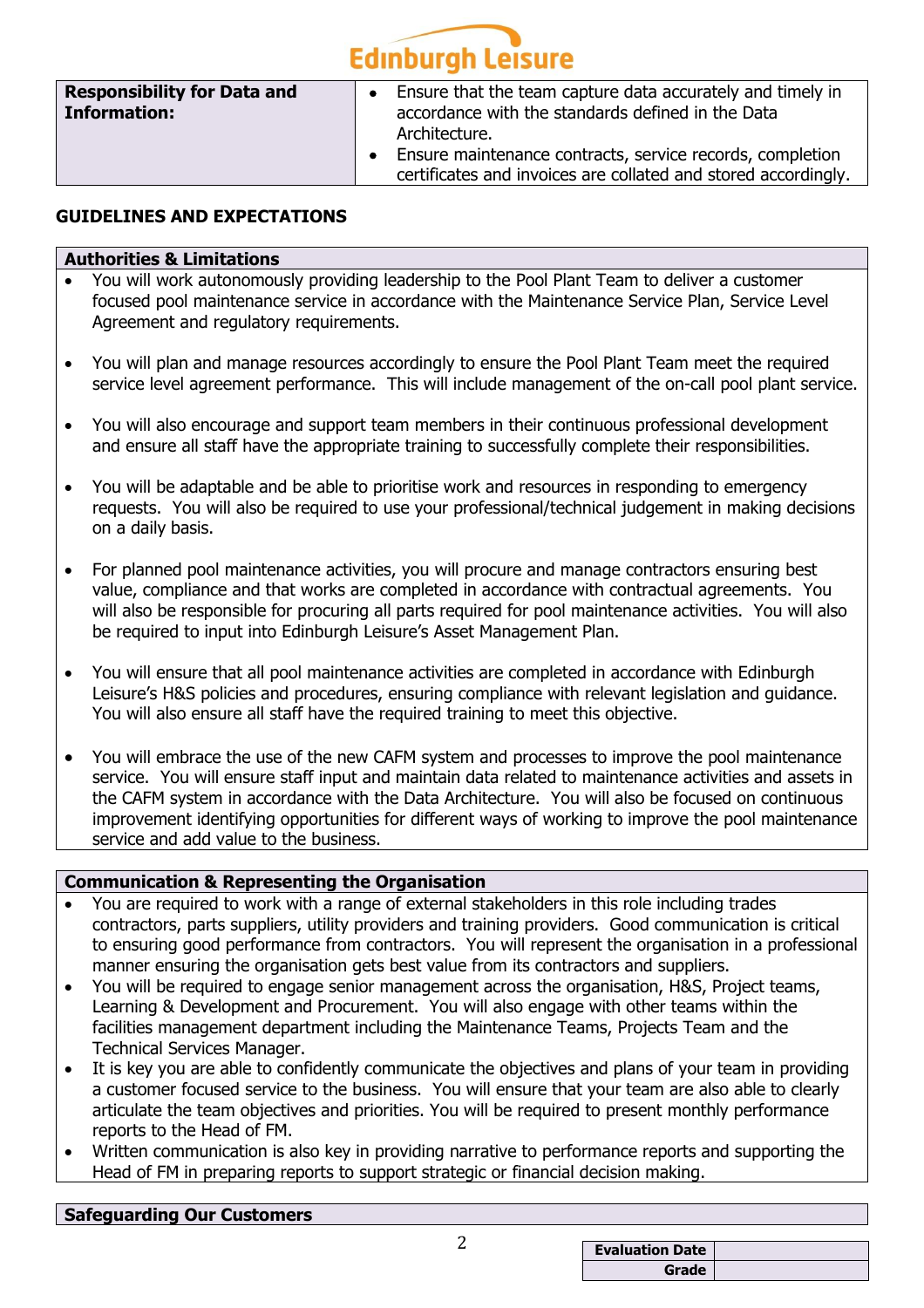

- Take an active role in the safety of yourself, your team and your colleagues, the facility and customers. Don't interfere with any equipment designed to preserve life. Take action to fix or report any potential hazard.
- You are expected to understand and fulfil your role (following training) in:
	- o Edinburgh Leisure's Health and Safety policy
	- o Edinburgh Leisure's Child Protection policy
	- o Your venue's Emergency Action Plan (EAP)
	- o Your venue's Normal Operating Plan (NOP)
- Ensure that staff complete the required risk assessments and safe systems of work for onsite work and are stored accordingly in the CAFM system. Service Records and Completion Certificates for all maintenance activities should be collated and stored accordingly in the CAFM system.
- Ensure that the venue and your area of work is clean, tidy and presentable
- Apply industry codes of practice and any relevant legislation in our ways of working eg: staff training and compliance records, food standard compliance and financial compliance

#### **Problem Solving**

You will plan ahead to identify in advance what information is needed and where this can be accessed. Based on this you will generate and evaluate a range of potential options. You will monitor progress and chart achievements

You will review and schedule planned pool maintenance up to a year in advance, and you are expected to be aware of other FM projects (e.g., technical, plant, energy or refurbishments) which may impact this planned work.

You will be required to analyse and resolve technical issues in accordance with your own professional and technical qualifications.

#### **Impact on Organization**

Responsible for delivering the reactive and planned maintenance plans to keep our pools open, safe, hygienic, fit for purpose and meeting our customer expectations.

| <b>JOB DEMANDS</b>   |                                                                                                                                                                                                                                                                                                                                                                                                    |
|----------------------|----------------------------------------------------------------------------------------------------------------------------------------------------------------------------------------------------------------------------------------------------------------------------------------------------------------------------------------------------------------------------------------------------|
| <b>Physical</b>      | This post involves a combination of office-based work (50%) and site inspections<br>(50%) which may require some physical effort. A reasonable level of fitness is<br>required to carry out the role. You will be expected to be conversant with the<br>demands of working in an engineering/pool plant facility. This may include manual<br>handling and working in enclosed space                |
| <b>Mental</b>        | You must be able to respond to unplanned situations and manage competing<br>requests effectively.<br>This role involves a degree visual concentration $-$ inspecting pool plant equipment,<br>the condition of the pool environment and reviewing work that has been carried<br>out. There will be occasions when emergencies need to be responded to and team<br>support required to do the same. |
| <b>Emotional</b>     | You may be required to handle a number of internal customers and suppliers. You<br>may have to deal with more challenging situations in line with your professional<br>skills.                                                                                                                                                                                                                     |
| <b>Environmental</b> | This role involves working in our venues. You will be required to work in a variety<br>of environments, you will be exposed to differing levels of temperature, humidity<br>and noise. There are occasions when you may be in a restricted area requiring<br>PPE.                                                                                                                                  |

#### **PERSON SPECIFICATION**

| ົ |                        |  |
|---|------------------------|--|
| ر | <b>Evaluation Date</b> |  |
|   | Grade                  |  |